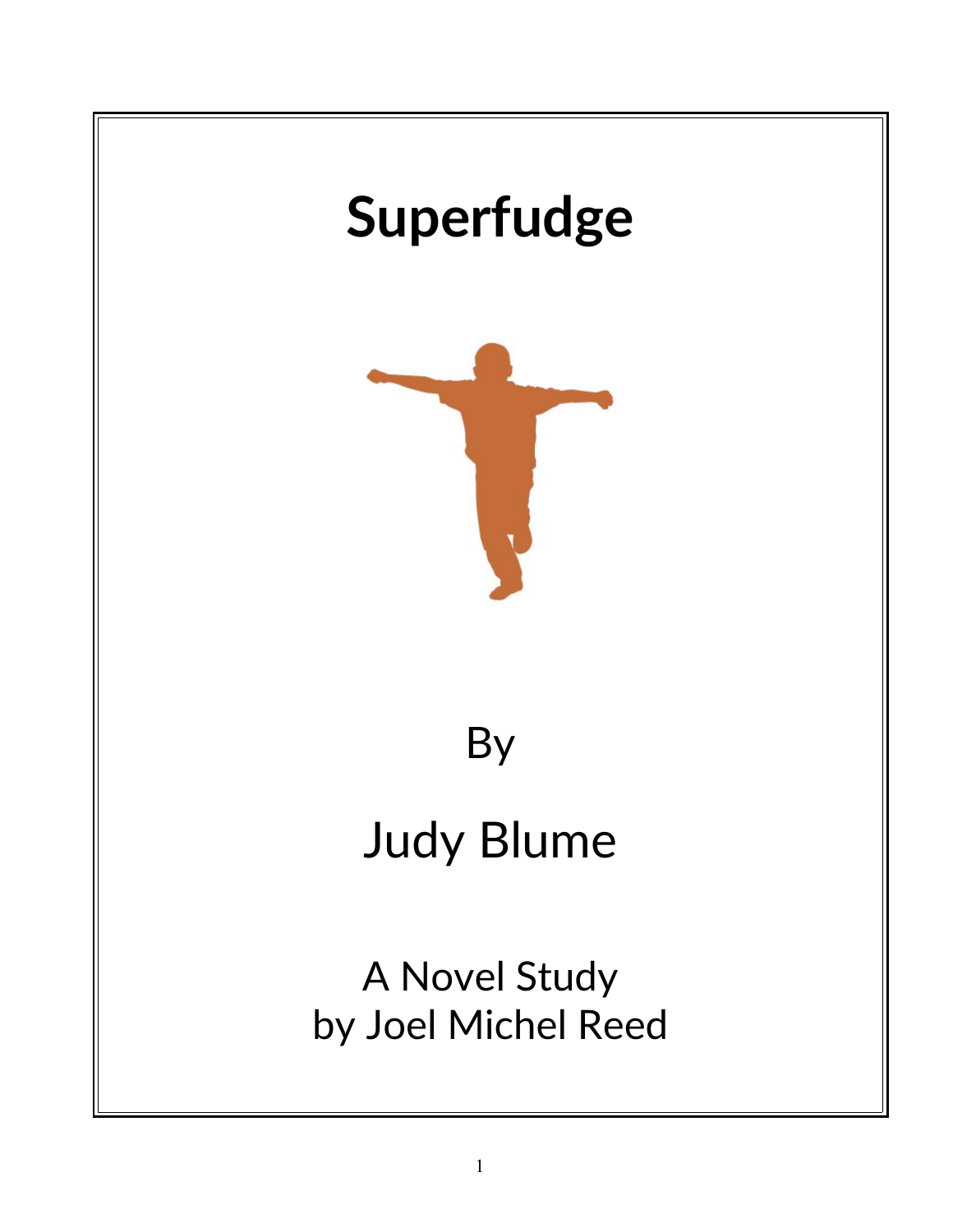By Judy Blume



### **Table of Contents**

| <b>Suggestions and Expectations</b> | 3  |
|-------------------------------------|----|
|                                     |    |
| List of Skills                      | 4  |
|                                     |    |
| Synopsis / Author Biography         | 5  |
|                                     |    |
| <b>Student Checklist</b>            | 6  |
|                                     |    |
| Reproducible Student Booklet        |    |
| <b>Answer Key</b>                   | 52 |

**About the author:** Joel Reed has over 70 published novel studies and is the author of four  $|$ novels. For information on his work and literature, please visit [www.reednovelstudies.com](http://www.reednovelstudies.com/)

> Copyright © 2015 Joel Reed Revisions Completed in 2022 All rights reserved by author. Permission to copy for single classroom use only. Electronic distribution limited to single classroom use only. Not for public display.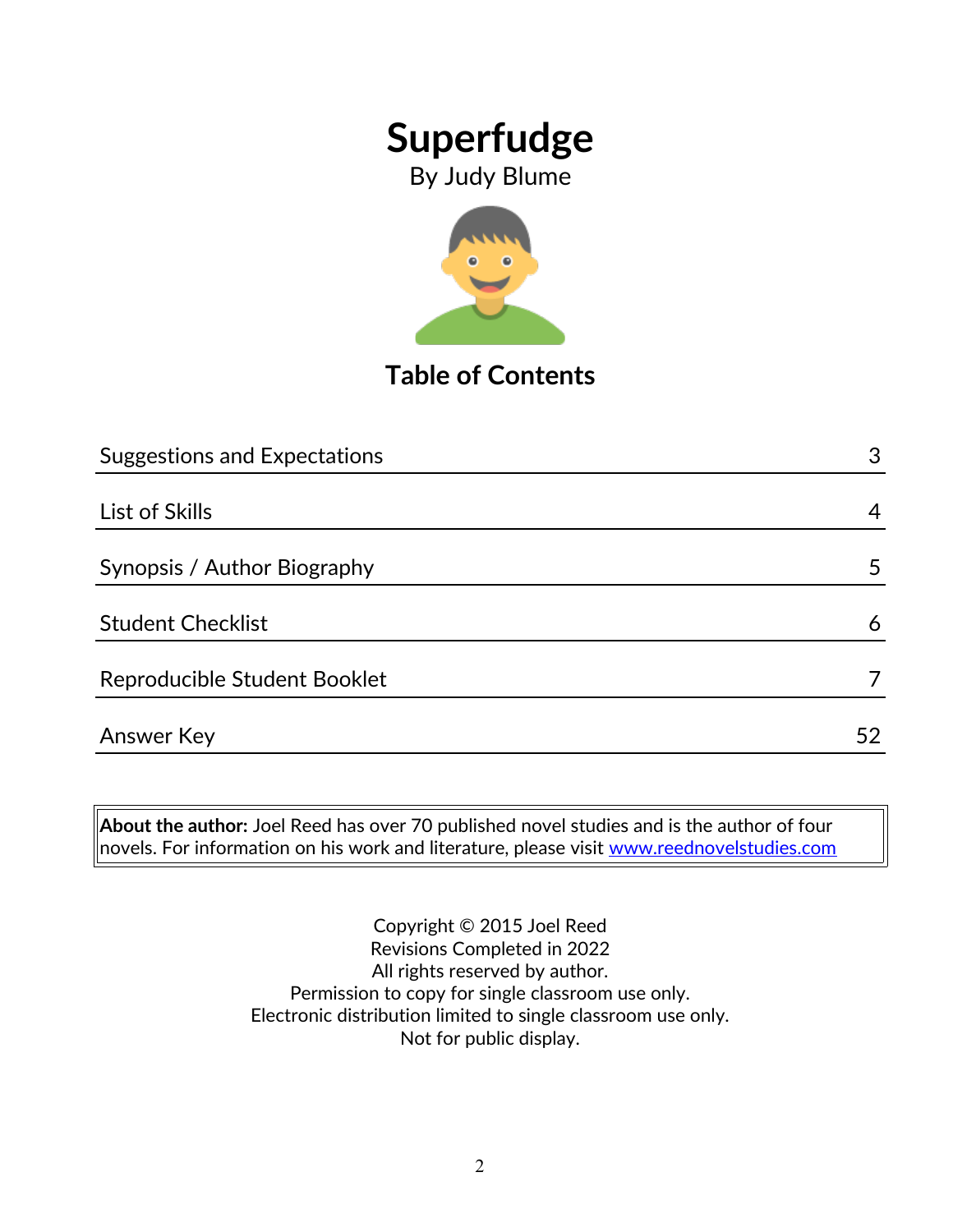By Judy Blume



### **Suggestions and Expectations**

This curriculum unit can be used in a variety of ways. Each chapter of the novel study focuses on two chapters of **Superfudge** and is comprised of five of the following different activities:

- Before You Read
- Vocabulary Building
- Comprehension Questions
- Language Activities
- **Extension Activities**

### **Links with the Common Core Standards (U.S.)**

Many of the activities in this unit are supported by the Common Core Standards. For instance the *Reading Standards for Literature, Grade 5*, makes reference to the following:

- a) determining the meaning of words and phrases. . . including figurative language;
- b) explaining how a series of chapters fits together to provide the overall structure;
- c) compare and contrast two characters;
- d) determine how characters … respond to challenges;
- e) drawing inferences from the text;
- f) determining a theme of a story . . . **and many others.**

A principal expectation of the unit is that students will develop their skills in reading, writing, listening and oral communication, as well as in reasoning and critical thinking. Students will also be expected to provide clear answers to questions and well-constructed explanations. It is critical as well that students be able to relate events and the feelings of characters to their own lives and experiences and describe their own interpretation of a particular passage.

A strength of the unit is that students can work on the activities at their own pace. Every activity need not be completed by all students. A **portfolio cover** is included (p.7) so that students may organize their work and keep it all in one place. A **Student Checklist** is also included (p.6) so that a record of completed work may be recorded.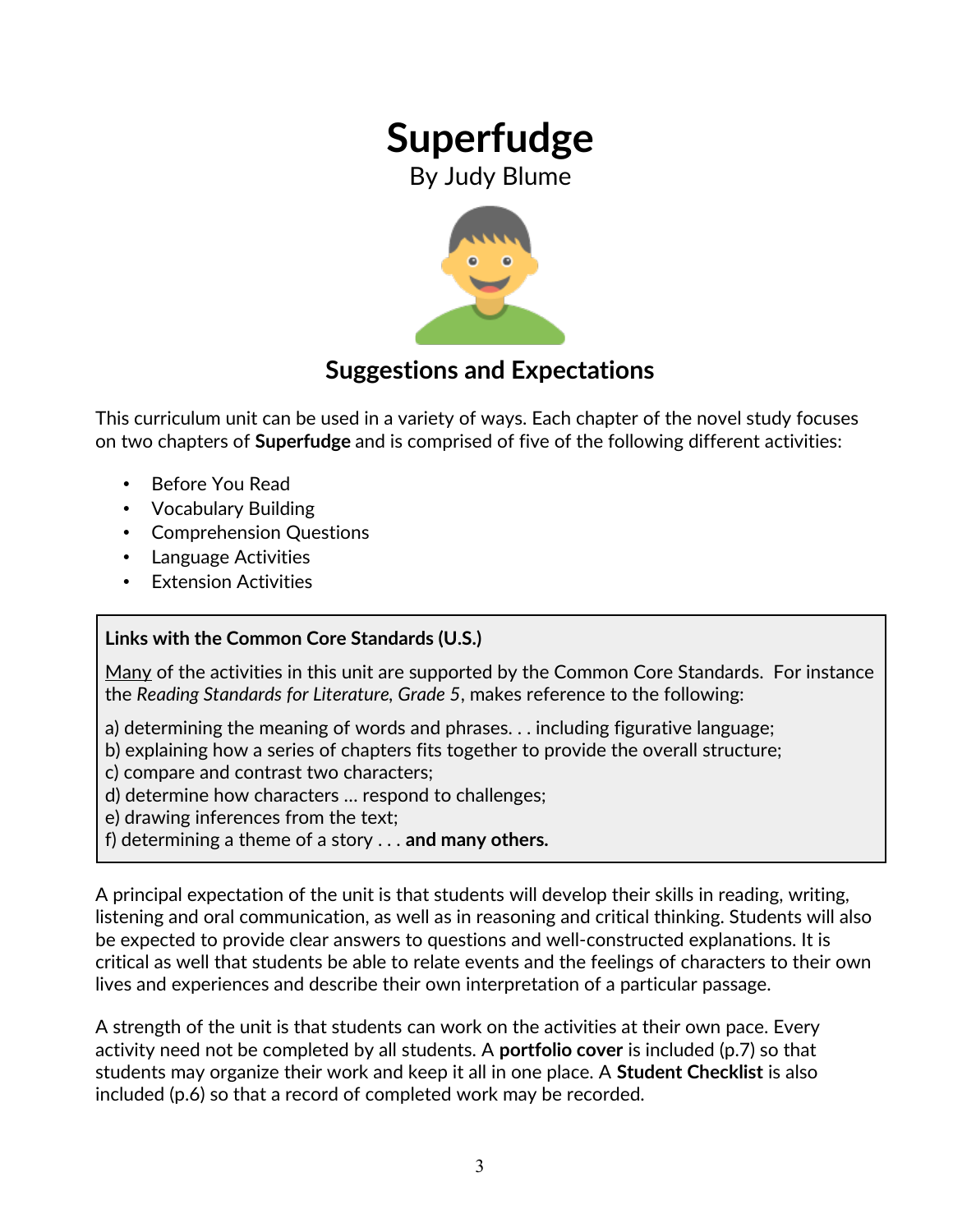By Judy Blume

## **List of Skills**

#### **Vocabulary Development**

- 1. Locating descriptive words/phrases 7. Use of singular / plural nouns
- 2. Listing synonyms/homonyms 8. Listing compound words
- 3. Identifying/creating *alliteration* 9. Identifying parts of speech
- 4. Use of capitals and punctuation 10. Identifying syllables
- 
- 6. Identify *personification*

### **Setting Activities**

1. Summarize the details of a setting

#### **Plot Activities**

- 1. Complete a *time line* of events 3. Complete Five W's Chart
- 

### **Character Activities**

- 
- 

### **Creative and Critical Thinking**

- 
- 2. Write a newspaper story 6. Write a book review
- 
- 4. Compare the book and movie. 8. Complete a KWS Chart

### **Art Activities**

- 
- 
- 3. Create an Information Card
- 
- 
- 
- 
- 5. Identify anagrams 11. Identify/create *similes*

- 
- 2. Identify conflict in the story 4. Identify the climax of the novel.
- 1. Determine character traits 3. Relating personal experiences
- 2. Identify the protagonist 4. Compare two characters
- 1. Research 5. Write a description of personal feelings
	-
- 3. Participate in a talk show 7. Complete an Observation Sheet
	-
- 1. A Storyboard **1. A** Storyboard **1.** A Storyboard
- 2. Create a collage 5. Create a comic strip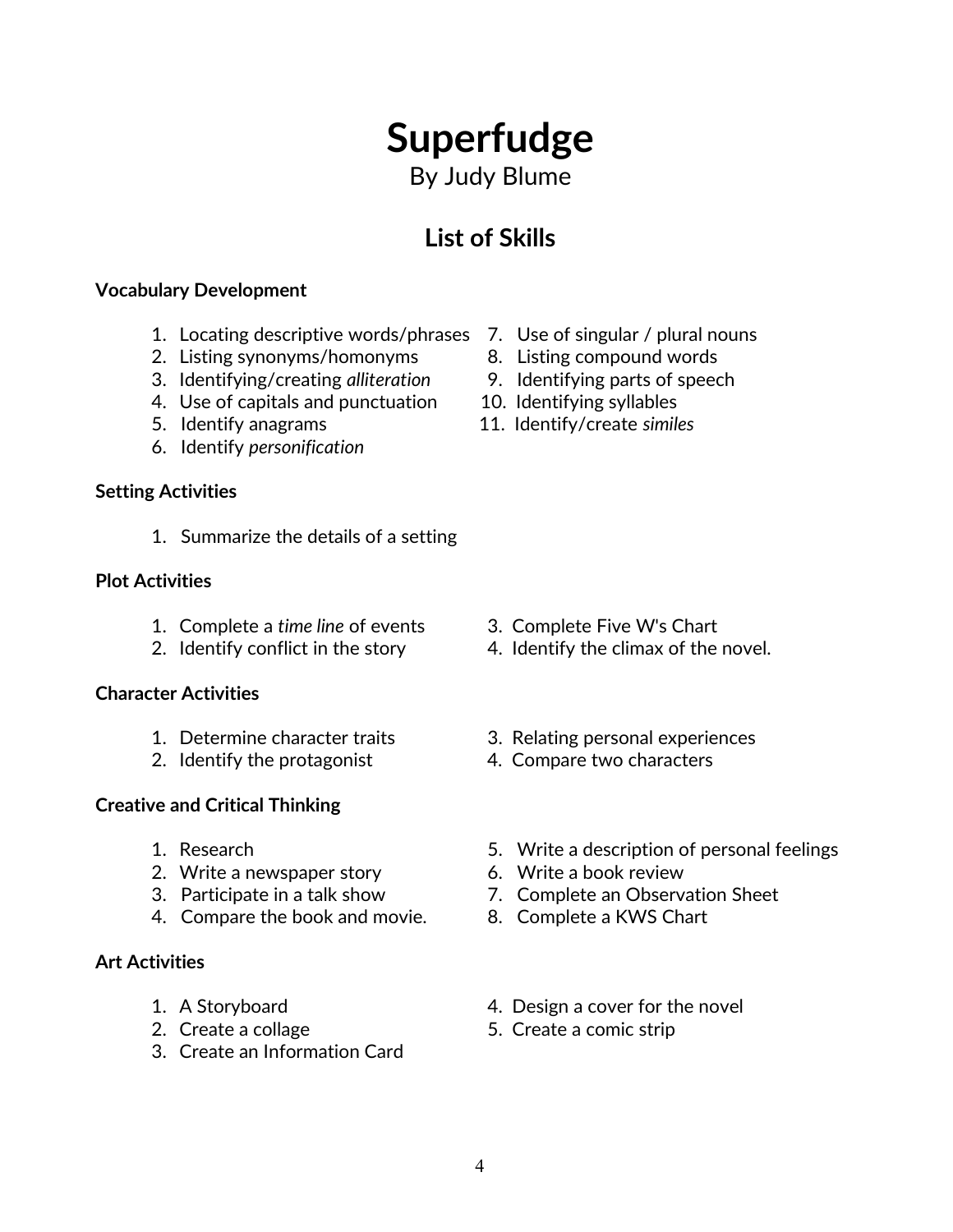By Judy Blume

### **Synopsis**

Farley Drexal Hatcher – otherwise known as Fudge – thinks he's a superhero, but his older brother, Peter, knows Fudge is nothing but a big pain! Dealing with Fudge is hard enough, but now Peter's parents have decided to move to New Jersey for an entire year! Even worse, Peter's mom is going to have a new baby. And if this baby is anything like Fudge – help! How will Peter ever survive? (Courtesy of Puffin Books)

More information is found on the following website: https://en.wikipedia.org/wiki/Superfudge

### **Author Biography** *Judy Blume*

Blume was born and raised in Elizabeth, New Jersey, the daughter of homemaker Esther (née Rosenfeld) and dentist Ralph Sussman. She has a brother, David, who is five years older. Her family was Jewish. She graduated from Battin High School in 1956, then enrolled in Boston University. In the first semester, she was diagnosed with mononucleosis and took a brief leave from school before graduating from New York University in 1961 with a Bachelor's degree in Education.

A lifelong avid reader, Blume first began writing when her children were attending preschool, and published her first book, *The One In The Middle Is The Green Kangaroo*, in



1969. The decade that followed proved to be her most prolific, with 13 more books being published, including many of her most well-known titles, such as *Are You There God? It's Me, Margaret*. (1970), *Tales of a Fourth Grade Nothing* (1972), *Otherwise Known as Sheila, The Great* (1972), and *Blubber* (1974). Judy Blume has won more than 90 literary awards, including three lifetime achievement awards in the United States.

Courtesy of Wikipedia. [https://en.wikipedia.org/wiki/Judy\\_Blume](https://en.wikipedia.org/wiki/Judy_Blume)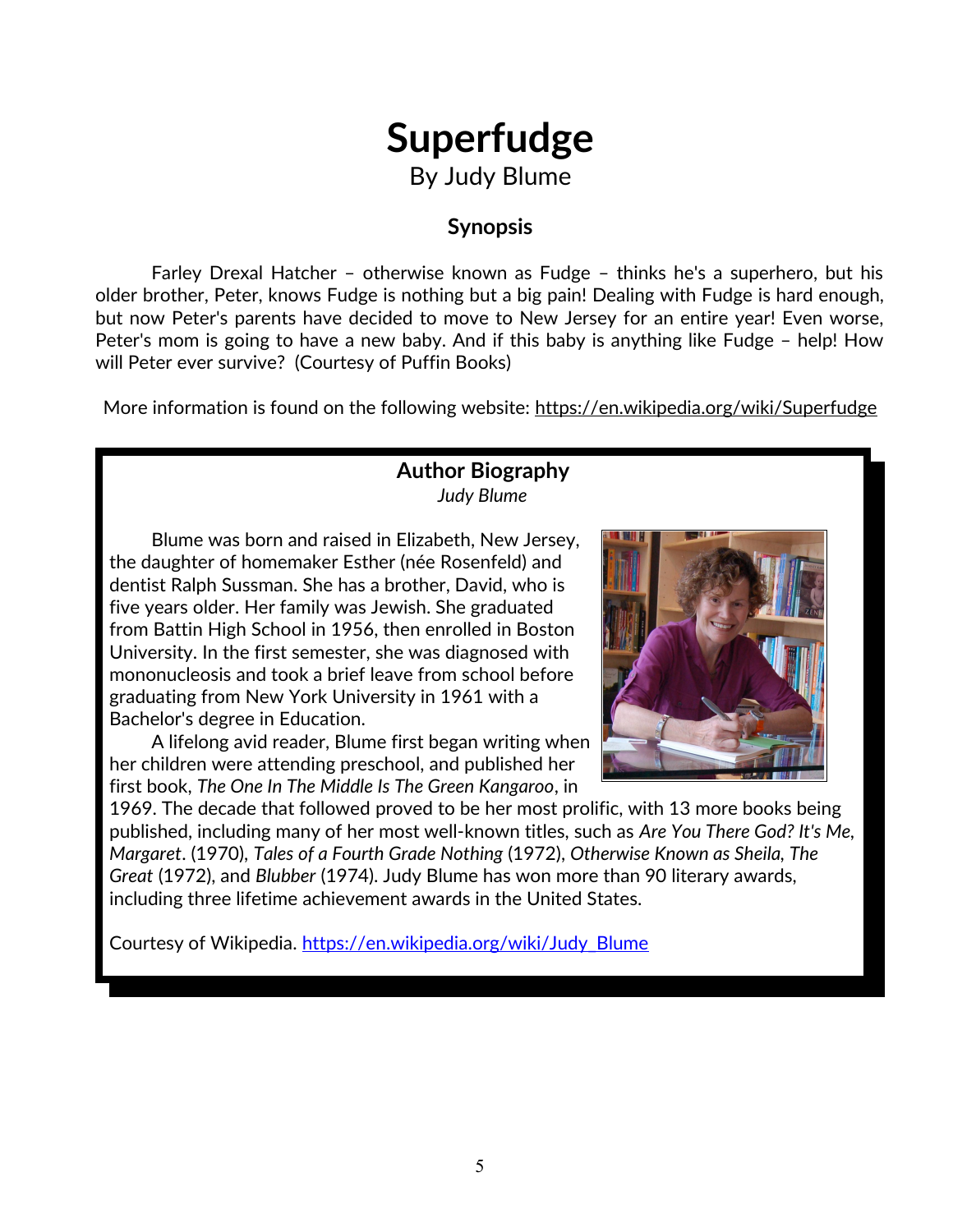By Judy Blume



**Student Checklist**

Student Name

| Assignment | Grade / Level | Comments |
|------------|---------------|----------|
|            |               |          |
|            |               |          |
|            |               |          |
|            |               |          |
|            |               |          |
|            |               |          |
|            |               |          |
|            |               |          |
|            |               |          |
|            |               |          |
|            |               |          |
|            |               |          |
|            |               |          |
|            |               |          |
|            |               |          |
|            |               |          |
|            |               |          |
|            |               |          |
|            |               |          |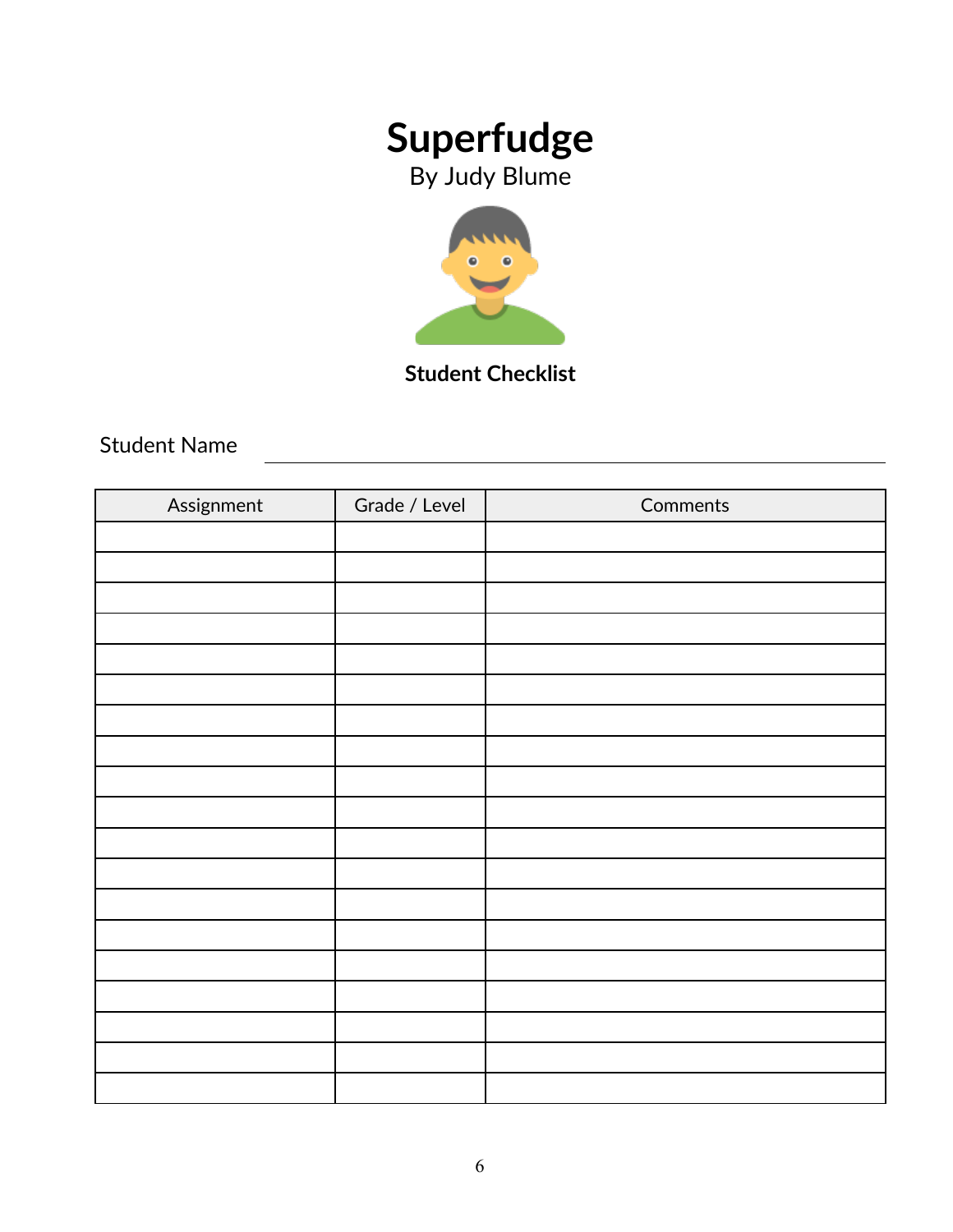

# *By Judy Blume*

Name: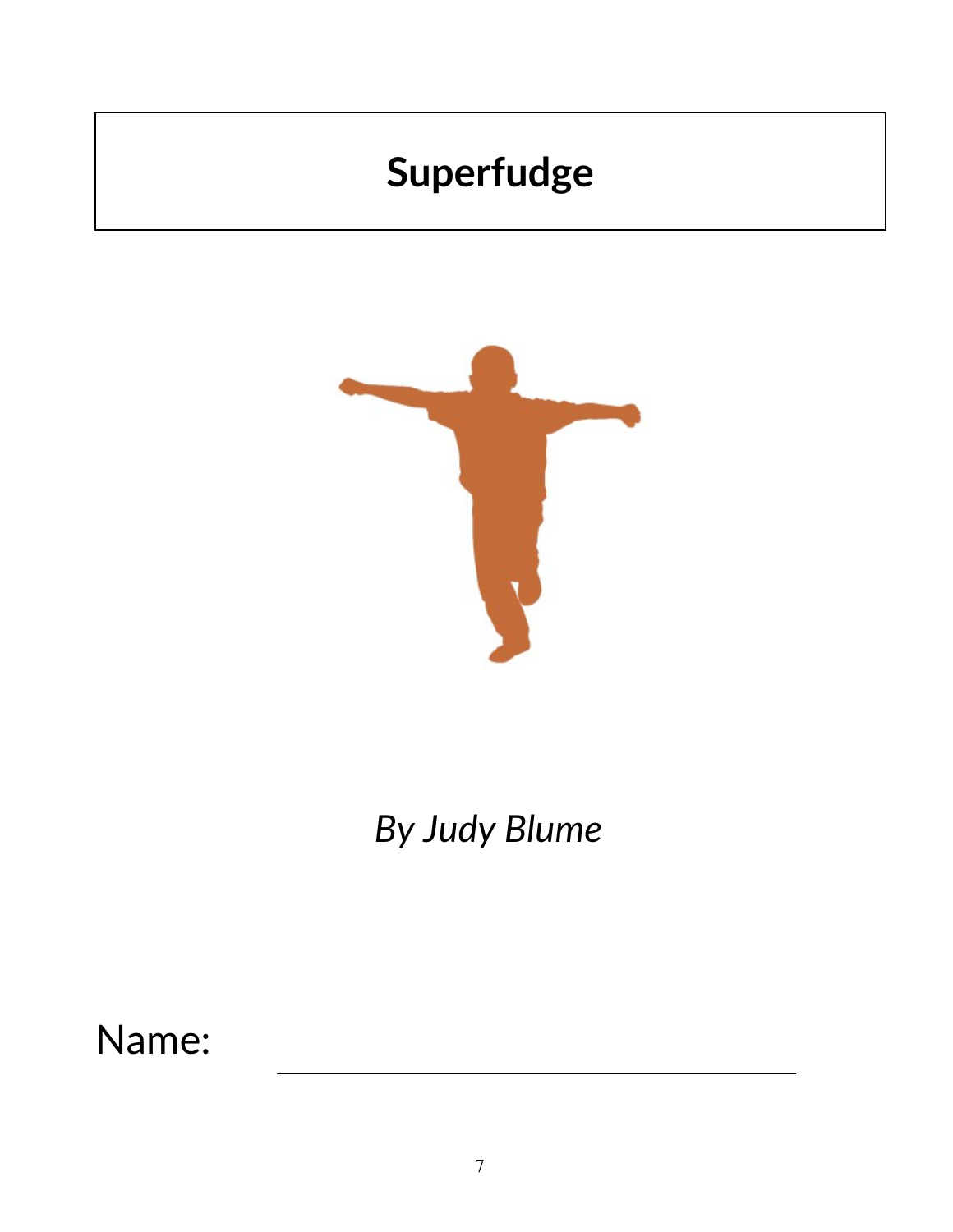By Judy Blume



**Chapters 1***-***2**



### **Before you read the chapter**:

Did you know that *Superfudge* is actually the sequel for *Tales of a Fourth Grade Nothing*? Briefly describe what you already know about *Tales of a Fourth Grade Nothing*.



### **Vocabulary:**

Draw a straight line to connect the vocabulary word to its definition. Remember to use a straight edge (like a ruler).

- 
- 
- 
- 
- 
- 
- 
- 
- 
- 1. Discussion **A. To place in a neat, attractive or specific order.**
- 2. Announcement B. To repeat out loud from memory.
- 3. Arrange C. To walk or move in an aimless way.
- 4. Refuse **EXACTE:** D. To talk about something in order to reach a decision.
- 5. Recite E. Accurate or correct in all details.
- 6. Interest F. To indicate that one is not willing to do something.
- 7. Exact G. Inspiring great affection or delight.
- 8. Impressive **H. A formal public statement.**
- 9. Wander **I. Amazement through size, quality, or skill.**
- 10. Adorable **I. The feeling of wanting to know or learn something.**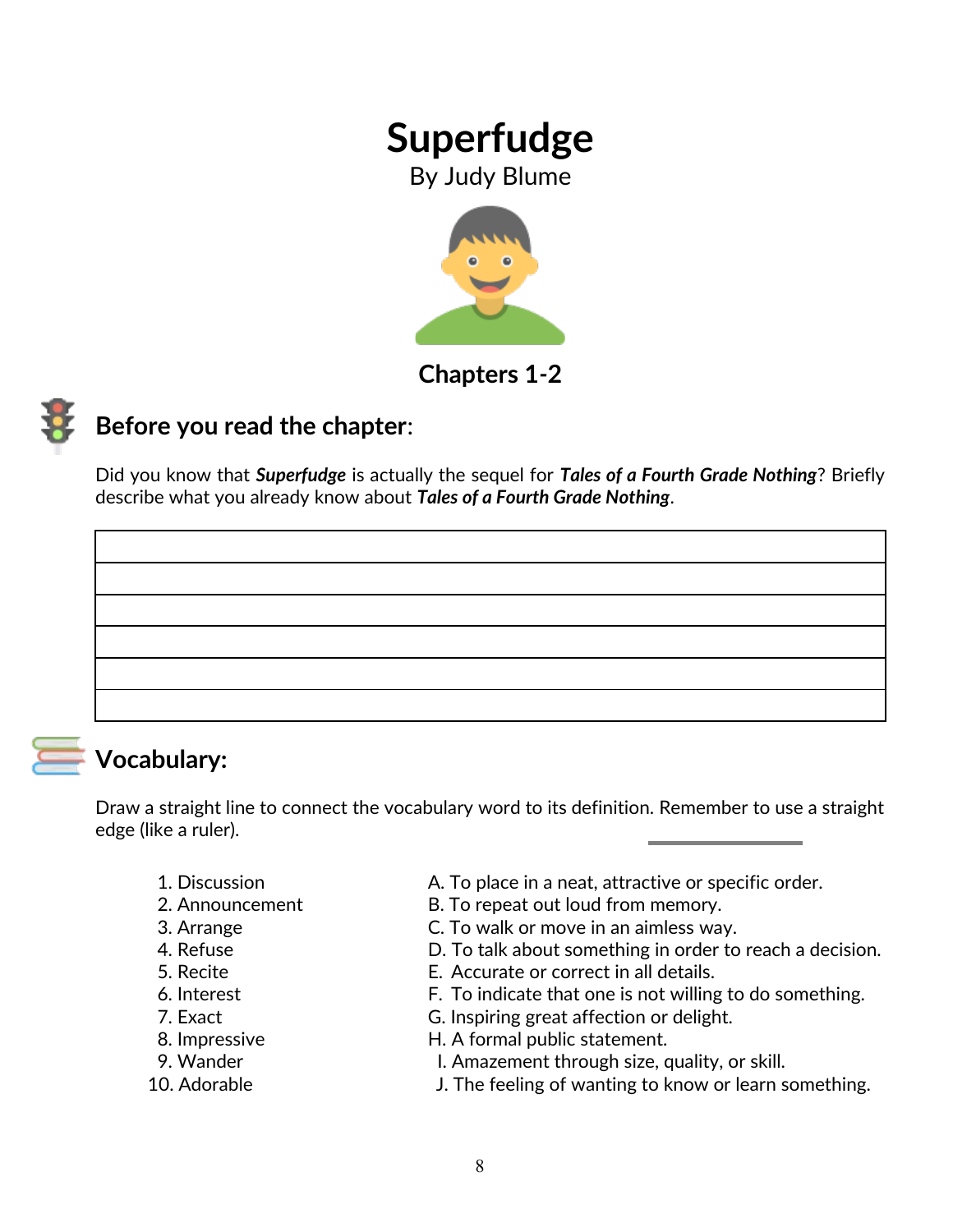

### **Chapter 1**

1. Describe the setting of the story as Chapter One begins.

2. How did Peter react when he heard the news of the new baby?

3. What did Fudge do when Peter said he was running away from home?

### **Chapter 2**

- 1. What was Fudge telling people that caused his mother so much embarrassment?
- 2. Why did Peter object to calling his sister 'Tootsie'?
- 3. How was Peter able to trick Fudge into telling him where Tootsie was hiding?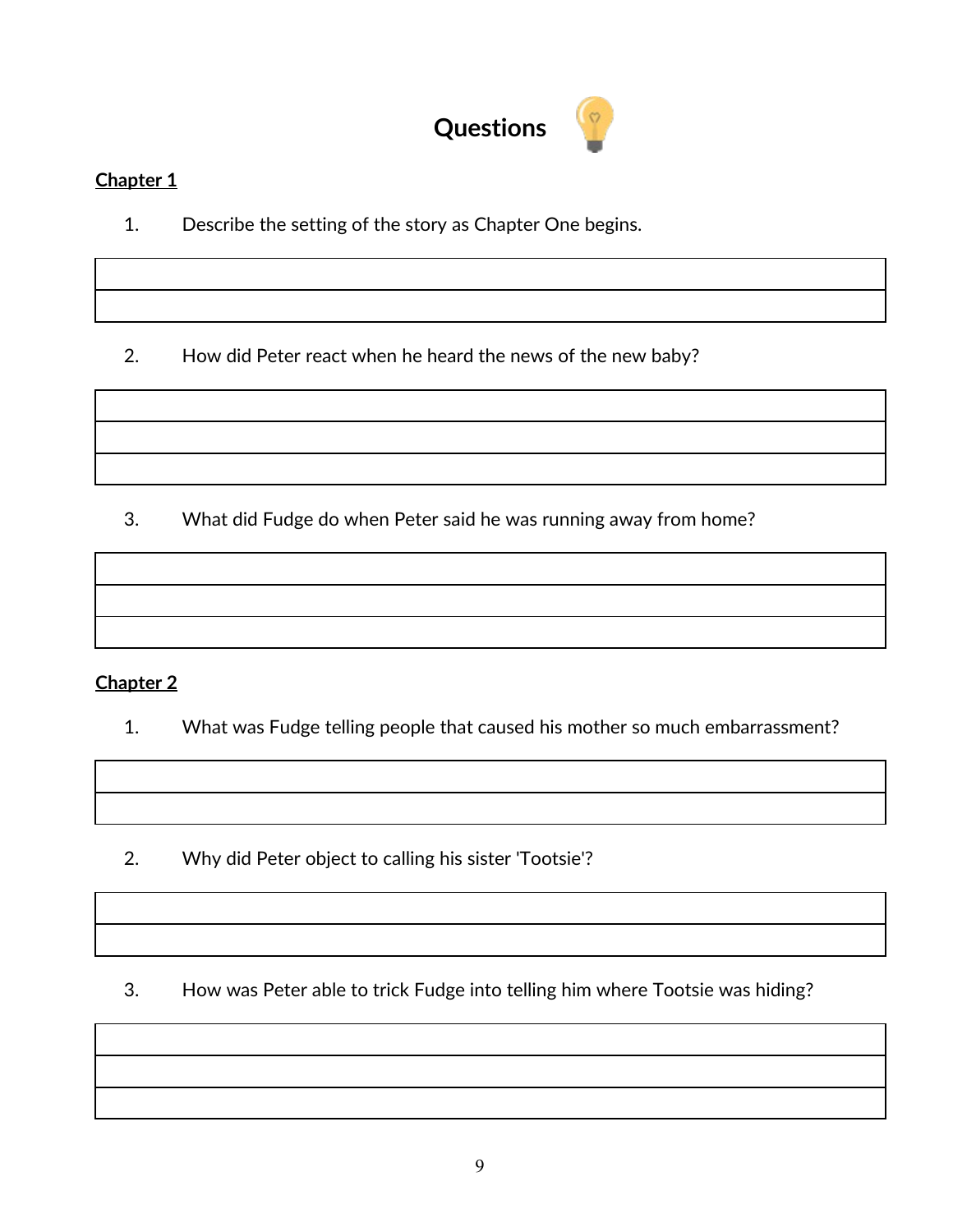# **Language Activity**



**A**. Many authors enjoy using **alliteration –** a literary device where the author repeats the same sound at the beginning of several words. Here's an example of an alliteration: ". . . **s**creaming, **s**hrieking, **s**houting about **s**omething **s**cary."



Using your imagination, create your own examples of **alliteration** from the following topics. Each example must contain a minimum of three words.

| The sounds of<br>children playing.   |  |
|--------------------------------------|--|
| The appearance of<br>a thunderstorm. |  |
| One from your<br>own imagination.    |  |

**B.** A **simile** is a comparison using the words "like" or "as". The following is an example taken from Chapter Two: *"Babies have to be carries in a special way? You mean like mother cats carry their kittens?" Fudge asked.*



What two things are being compared in this example?

Invent two of your own **similes** comparing two different things using your own imagination:

| 'a          |  |  |  |
|-------------|--|--|--|
|             |  |  |  |
|             |  |  |  |
|             |  |  |  |
| $\mathbf b$ |  |  |  |
|             |  |  |  |
|             |  |  |  |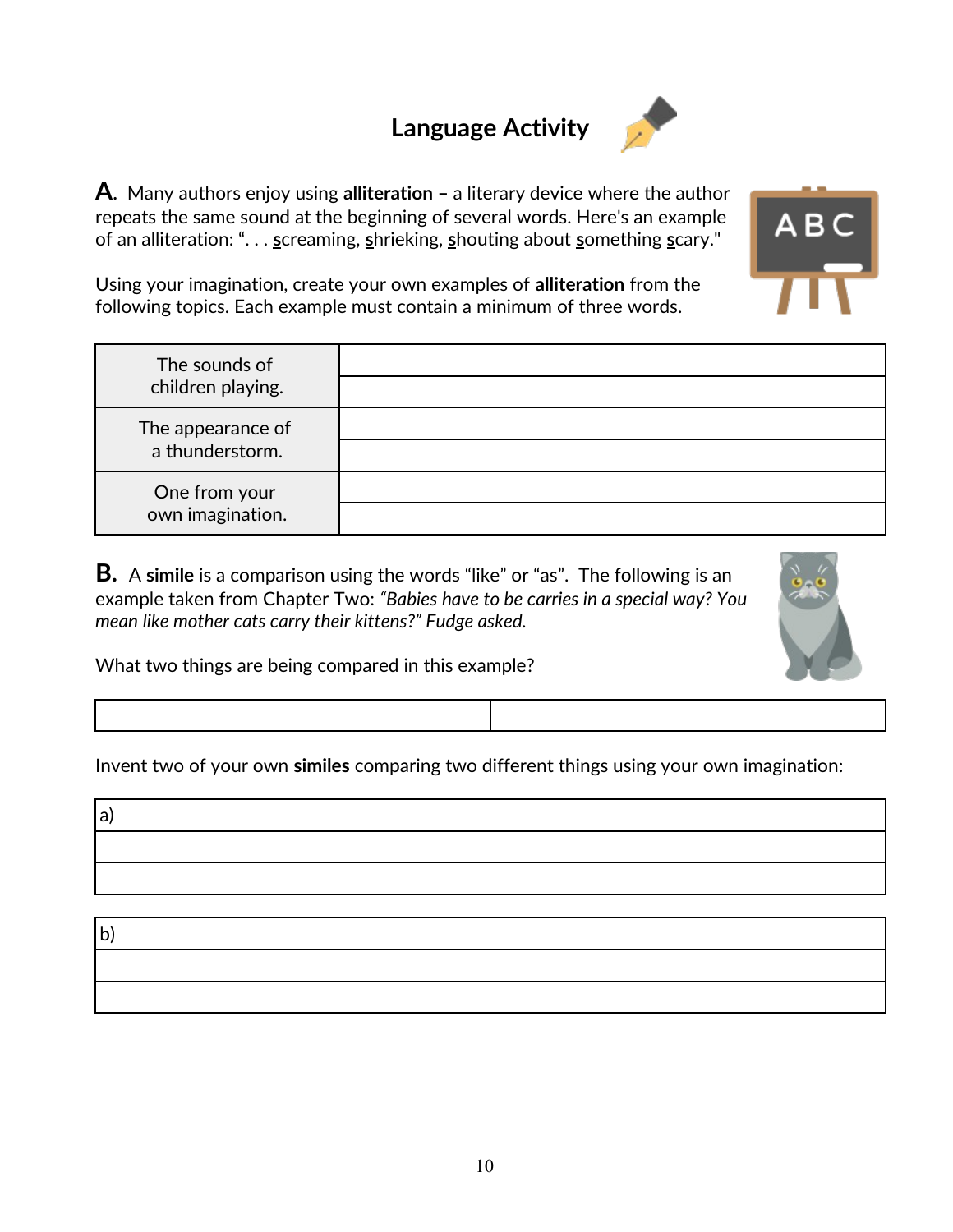### **C. Homonyms**

Homonyms are words which sound the same but have different meanings. An example is *bail* and *bale*. These chapters feature words which are examples of homonyms. In the chart below, create sentences which show the meaning of each set of homonyms.

#### **Example 1**

| Homonyms    | <b>Sentence</b> |
|-------------|-----------------|
| $ 1.$ Herd  |                 |
| $ 2.$ Heard |                 |

#### **Example 2**

| Homonyms Sentence |  |
|-------------------|--|
| $ 1.$ Throne      |  |
| 2. Thrown         |  |

**D.** Rewrite the following sentences putting in the **correct capitalization** and **punctuation**.

1. fudge my four-year-old brother was in the living room

2. when we got to the table fudge arranged himself in his chair

3. i had no idea how old mrs tubman was but sheila's sister libby was thirteen so I guessed that mrs tubman was older than mom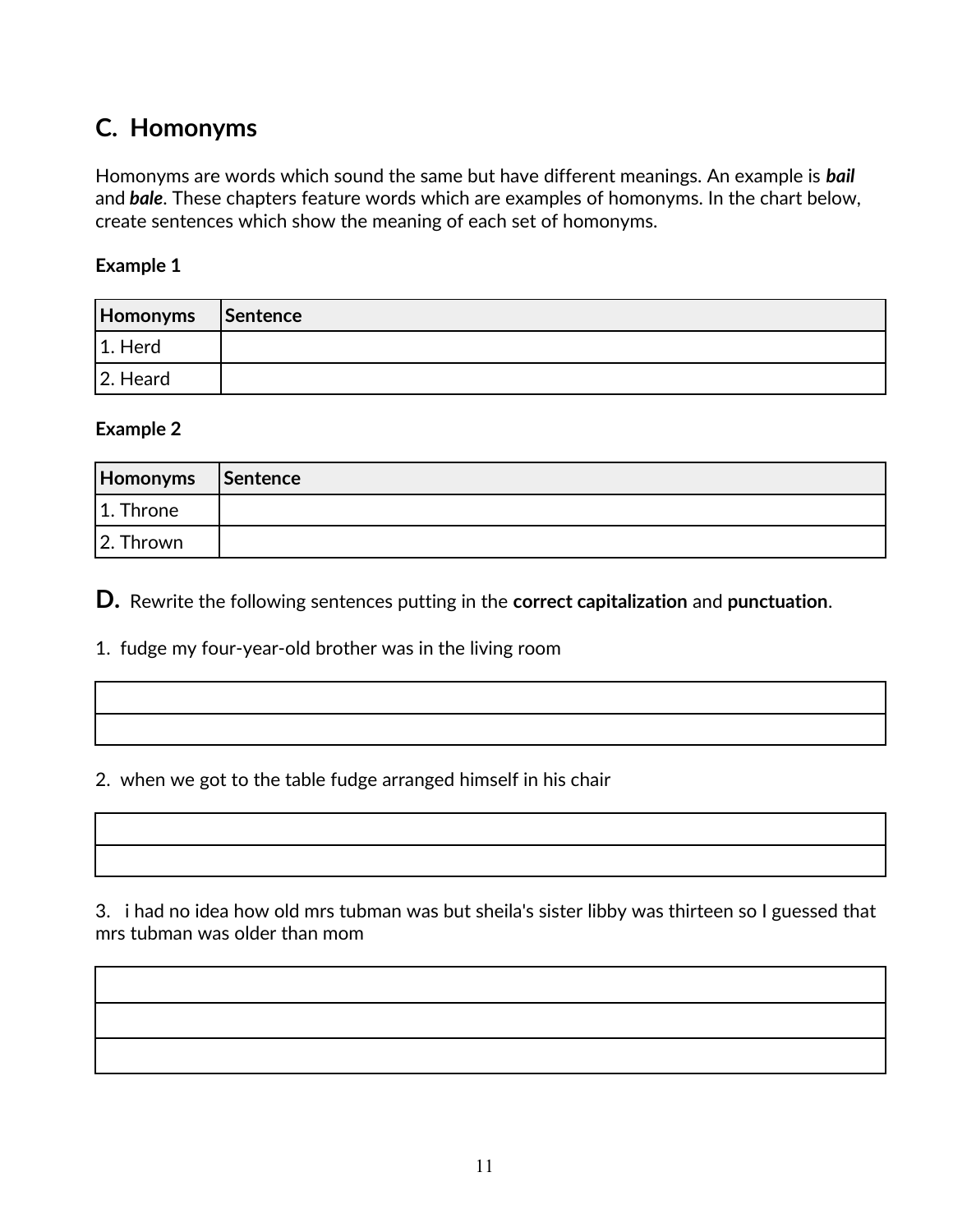### **E. The Five Parts of Speech**

Find at least two examples of each of the following five parts of speech from this chapter in our novel and list them in the appropriate section of the chart below.

| Nouns          |  |
|----------------|--|
|                |  |
| Pronouns       |  |
|                |  |
| Adjectives     |  |
|                |  |
| <b>Adverbs</b> |  |
|                |  |
| <b>Verbs</b>   |  |
|                |  |

**Bonus:** Find two examples of the remaining three parts of speech!

| Conjunctions        |  |
|---------------------|--|
|                     |  |
| <b>Prepositions</b> |  |
|                     |  |
| Interjections       |  |
|                     |  |